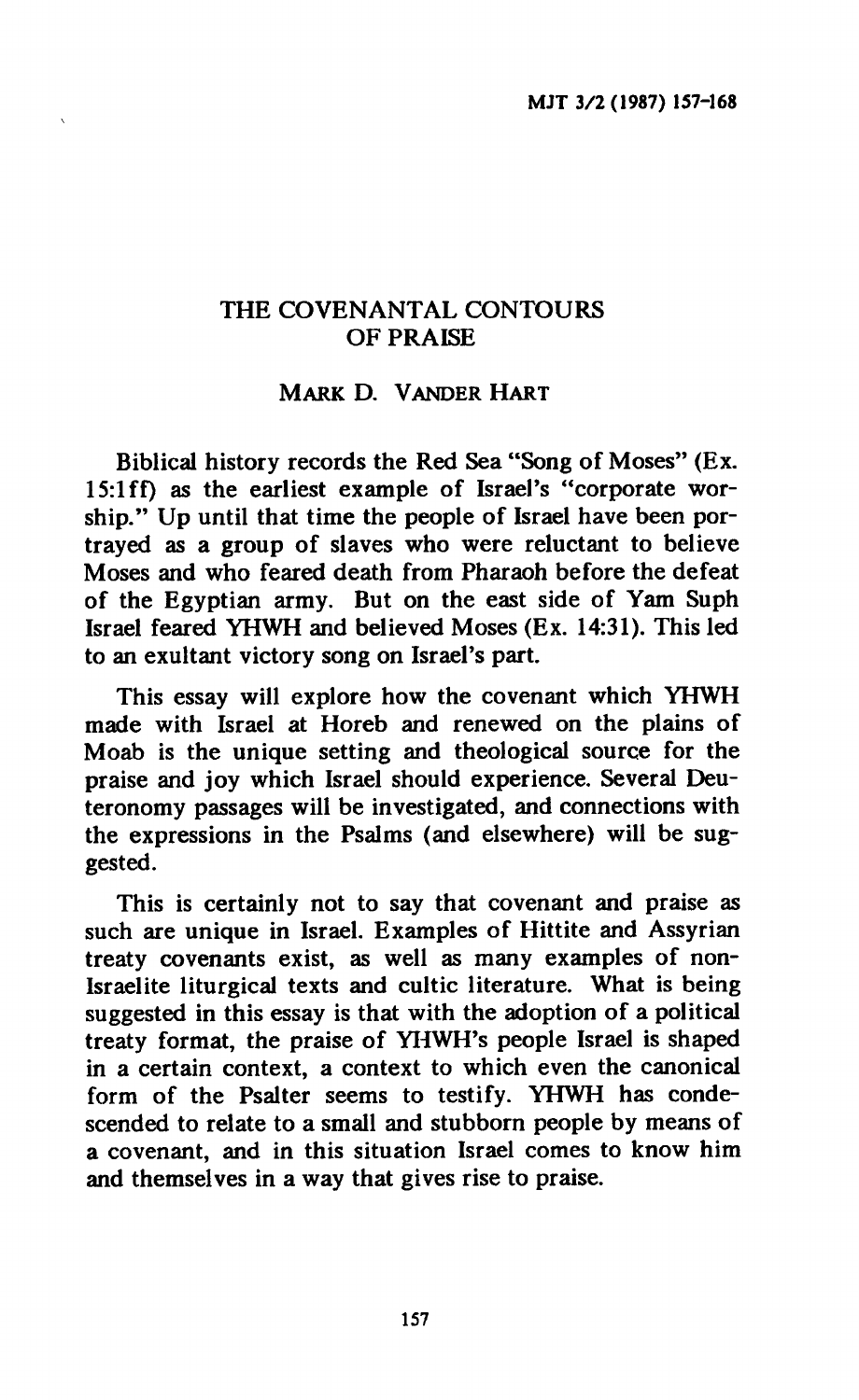## *Passages in Deuteronomy*

#### *Deuteronomy 10:21*

**The passage at which we begin is Deuteronomy 10:21, "He is your praise; He is your God. . .** *[hu' tehillatka wehu' 'eloheyka]."* **This God is the One Israel must praise, to whom should be given glory. The operative word here is**  *tehillah* **which means a hymn (of praise, often sung).<sup>1</sup> YHWH God is Israel's "hymn," her psalm. In the context (10:12-22) of 10:21 Israel hears that the Lord of every level of heaven (10:14), the God of gods, (10:17), has chosen Israel('s ancestors) in love and affection (10:15)** *{chasaq YHWH le'ahabah 'otam wayyibchar').* **This calls for a circumcised heart and an obedience to this God who looks out for those members of society who are often abused. Israel is called upon to fear YHWH (10:20) who has blessed Israel in such a way that she is now great in number (10:22).** 

**This passage reveals several ideas which are interspersed throughout Deuteronomy. The great God YHWH has chosen Israel and has pressed his blessing upon this people. This lays claim to Israel's response of fear and obedience. This electing God is Israel's (song of) praise.** 

**The various elements of this passage constitute the parts of the covenant with which Deuteronomy confronts Israel. There is the identification of the treaty-maker, a recall of past historical dealings, a call to keep certain laws and stipulations, and the vassal's response. In the words, "He is your praise," there is** *in nuce* **a dimension of the response which Israel should give to YHWH. His covenant evokes praise directed to him.** 

**Deuteronomy in several passages explicates the great**  commandment that there is only one God--YHWH--and he **must receive the total devotion of Israel. This is the only redeeming God whom Israel knows and who knows Israel. He is unique over the idols which, though seen in images, are never heard speaking. YHWH, though never seen, is heard speaking from the fire and the cloud. So Israel must have no other gods, and she must destroy pagan shrines and**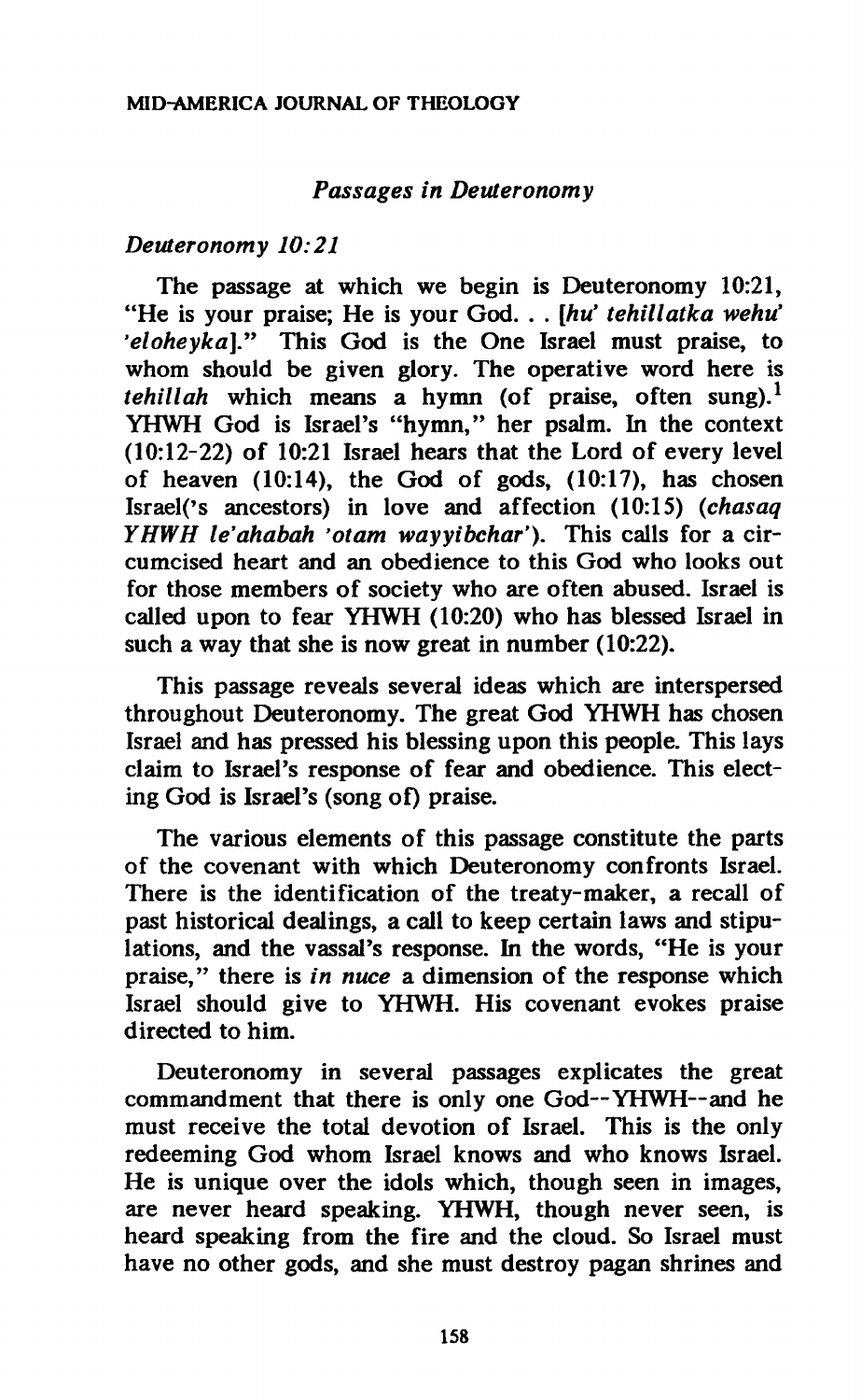# **symbols.**

#### *Deuteronomy 4:7-8*

**This chapter serves as a hinge between the historical prologue in Deuteronomy l:6ff and the statutes and commandments sections in Deuteronomy 5-26. Israel should keep God's decrees and laws for a number of reasons, one of which is that the nations, upon hearing of the laws, will be deeply impressed with Israel.<sup>2</sup> Then the biblical writer in Deuteronomy 4:7-8 goes into an aside which is something of an "incipient doxology." It is a comparison between Israel and other nations, a comparison that is made in terms of what each one has (received). Textually it reads like this:** *ki mi-goy gadol 'asher-lo 'elohim qerobim 'elaw; kaYHWH 'eloheynu bekol-qar'enu 'elaw* **(4:7);** *umi goy gadol 'asherlo chuqim umishpatim tsaddiqim; kekol hattorah hazz'ot.* 

**On two counts Israel is able to make a "claim to fame." YHWH is a God near by, and Israel's torah is composed of such righteous statutes and ordinances. YHWH and "this torah" are incomparable, and Israel is the people who have this God and "this torah." The implication one could conceivably draw from this is that Israel is herself incomparable. Of course, Deuteronomy 7:6b-9 and 9:4ff remind the reader that Israel possesses nothing inherently that warrants her having what she now possesses. To have YHWH and this torah is a gift of grace. But it is a gift now experienced in the covenant made at Horeb and renewed on the plains of Moab. Such a realization should and does lead to praise and worship.** 

**Here it is important to point out that this covenant is often denominated under the term** *torah.* **On the plains of Moab Moses has set about to clarify "this torah" (1:5). But what follows is not a legal code, but a historical account of Israel's journey from Horeb, a journey directed by YHWH and characterized by Israel's murmuring and rebellion.** 

**Brevard Childs notes the surprise the reader often experiences after Deuteronomy 1:5 when the explanation or clarification of "this torah" is initiated with a history of Israel**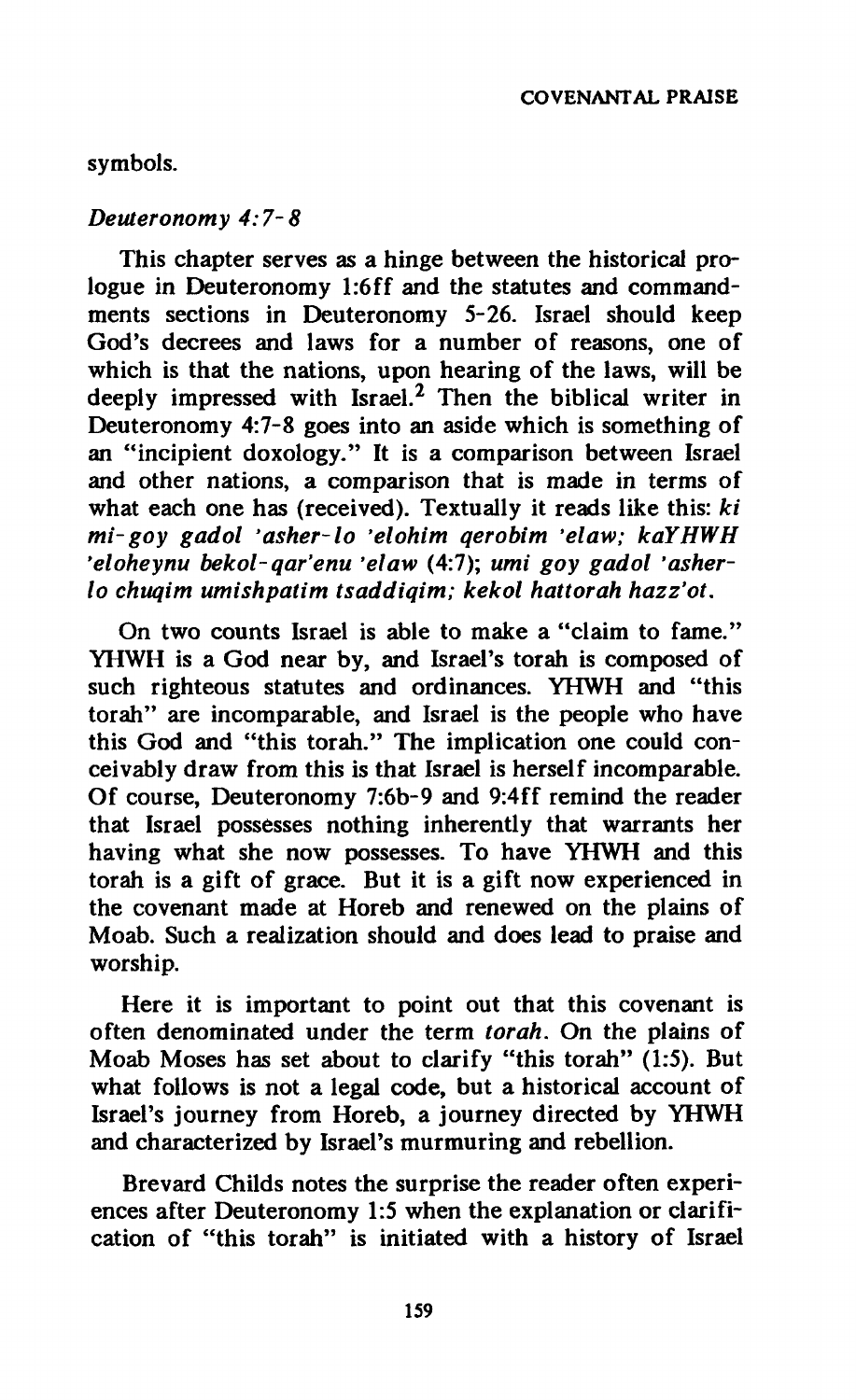#### **MID-AMERICA JOURNAL OF THEOLOGY**

**after the covenant making at Horeb. Is this historical material out of place? Not at all, in that the "selection of narrative material has been carefully chosen to describe the historical situation and to ground the theological argument which will occupy the rest of the book."<sup>3</sup> Deuteronomy 4 shows why the historical review has been important. Israel's faith and practice are grounded in this God who has been dealing with this often rebellious people. The exhortations are based on this foundation in God's covenantal faithfulness. Israel has a covenant from YHWH who is close and whose** *torah* **is righteous and also close (Deut. 30:11-14). This sets the stage theologically for Israel's praise to God.<sup>4</sup>**

## *Deuteronomy 4:32-40*

**This passage elaborates on the incomparability of YHWH. Throughout all time and space, what has happened to Israel is unique (Deut. 4:32). To see YHWH is fatal, and even hearing him is risky (cf. Gen. 16:13; 32:30; Ex. 3:6; 19:21; 33:20; etc.). But Israel has heard him speak out of fire and has lived. He is so close (a consuming fire), yet Israel is not consumed, but she is disciplined (Deut. 4:36).** 

**Furthermore, by great signs and wonders YHWH has delivered his people from Egypt, and Israel has witnessed this. No other people has experienced this, thus making Israel unique. Through "this torah" Israel hears of this deliverance again, and through the questions of incomparability (Deut. 4:33-34) Israel can be drawn toward and into a spiritually unique kind of praise because her God and her experience are both unique. If one doubts this, just ask around (Deut. 4:32).<sup>5</sup>**

# *Deuteronomy 26:16-19*

**This passage occurs at the end of the great section in Deuteronomy which has spelled out both the general and the**  particular precepts of the *torah*/covenant. Although the **Hebrew grammar does raise some questions, what does seem clear is that there is here an exchange of oaths between YHWH and his people. YHWH will be Israel's God, and Israel in turn will walk in his ways and observe his laws.**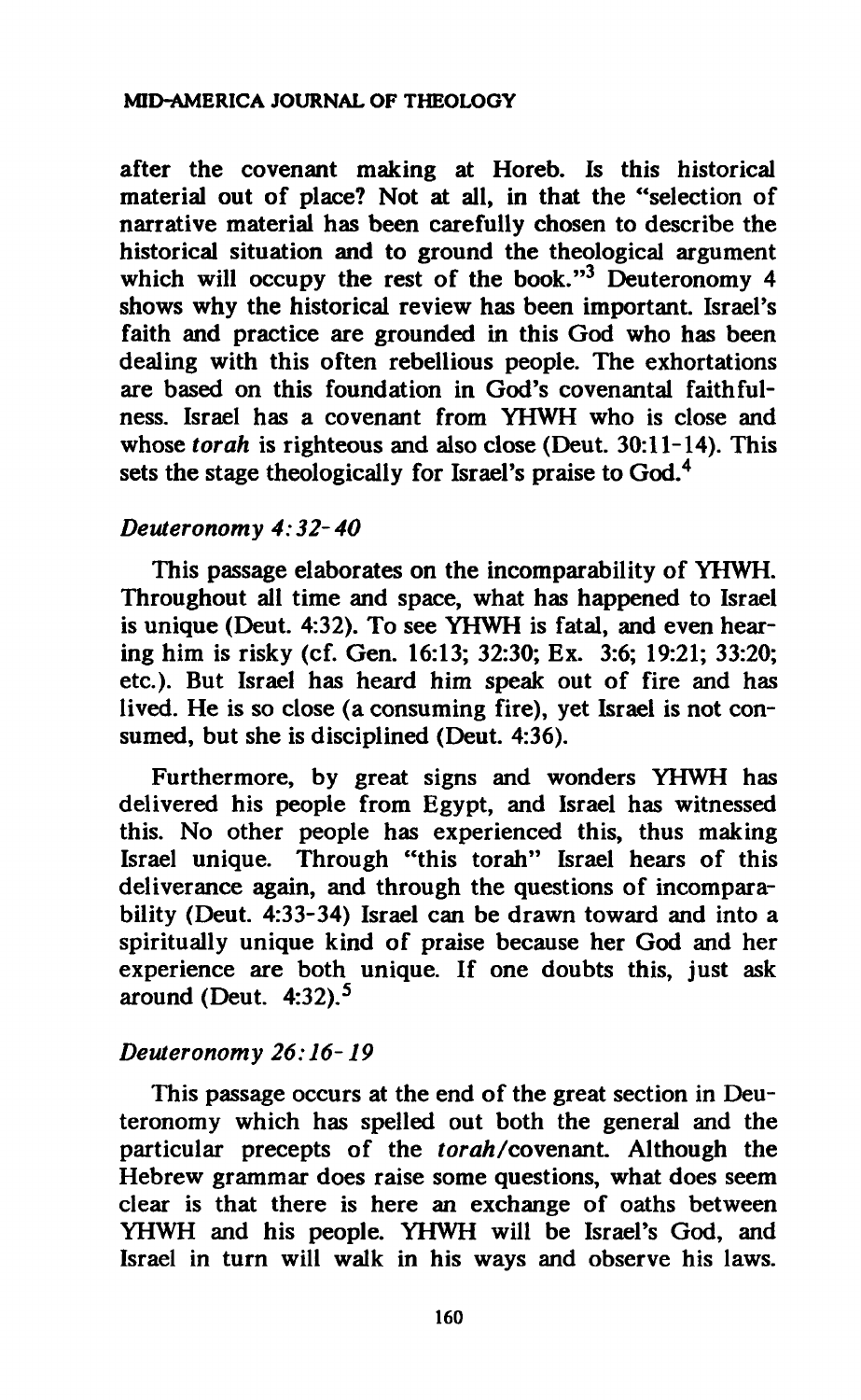**The covenant is ratified, appropriately, through mutual declarations. Then follows the enumerations of blessings and cursings in Deuteronomy 27-28.** 

**We have noted that Deuteronomy 4 made some comparisons between Israel and other nations in terms of Israel's God, Israel's experience, and "this torah" Israel has received. In considering the covenantal contours of Israel's praise this passage (Deut. 26:16-19) elaborates something else which will be uniquely Israel's, if she walks in the way of his decrees and laws. Deuteronomy 26:18 says that Israel is YHWH's "treasured possession"** *(segullah;* **cf. Ex. 19:5; Deut. 7:6; Mai. 3:17). This points out the great value which YHWH places on his people. They are a precious jewel which is reserved for royalty.** 

**Deuteronomy 26:19 extends the description of how YHWH will favor Israel. The Hebrew text reads as follows:**  *uletitteka 'elyon 'al kolhaggoyim 'asher 'asah lithillah uleshem uletip'aret.* **. . . Some of this phraseology is picked up and put to use by the prophets Jeremiah and Zephaniah, both active around the time of Josiah's reform and after (Jer. 13:11; 33:9; Zeph. 3:19-20; cf. Isa. 62:3,7,9). The context "seems to indicate that praise, fame and honour will be conferred on Israel through the action of Yahweh."<sup>6</sup>**

**This passage should be seen in the light of Deuteronomy 4:6. Israel has received righteous statutes and ordinances in the covenant. Keeping them will impress the nations, and the nations will praise Israel. But Israel must live faithfully and sincerely with(in) this** *torah.* **Craigie says, "Israel, remaining faithful to the covenant God, would be renowned among the other nations, not because of inherent merit, but because the covenant community would reflect the glory of the covenant God in its national life."<sup>7</sup> The point is that through the covenantal bond Israel herself will become renowned, even praised, but she has YHWH to thank (i.e. praise or bless) for such international adulation.**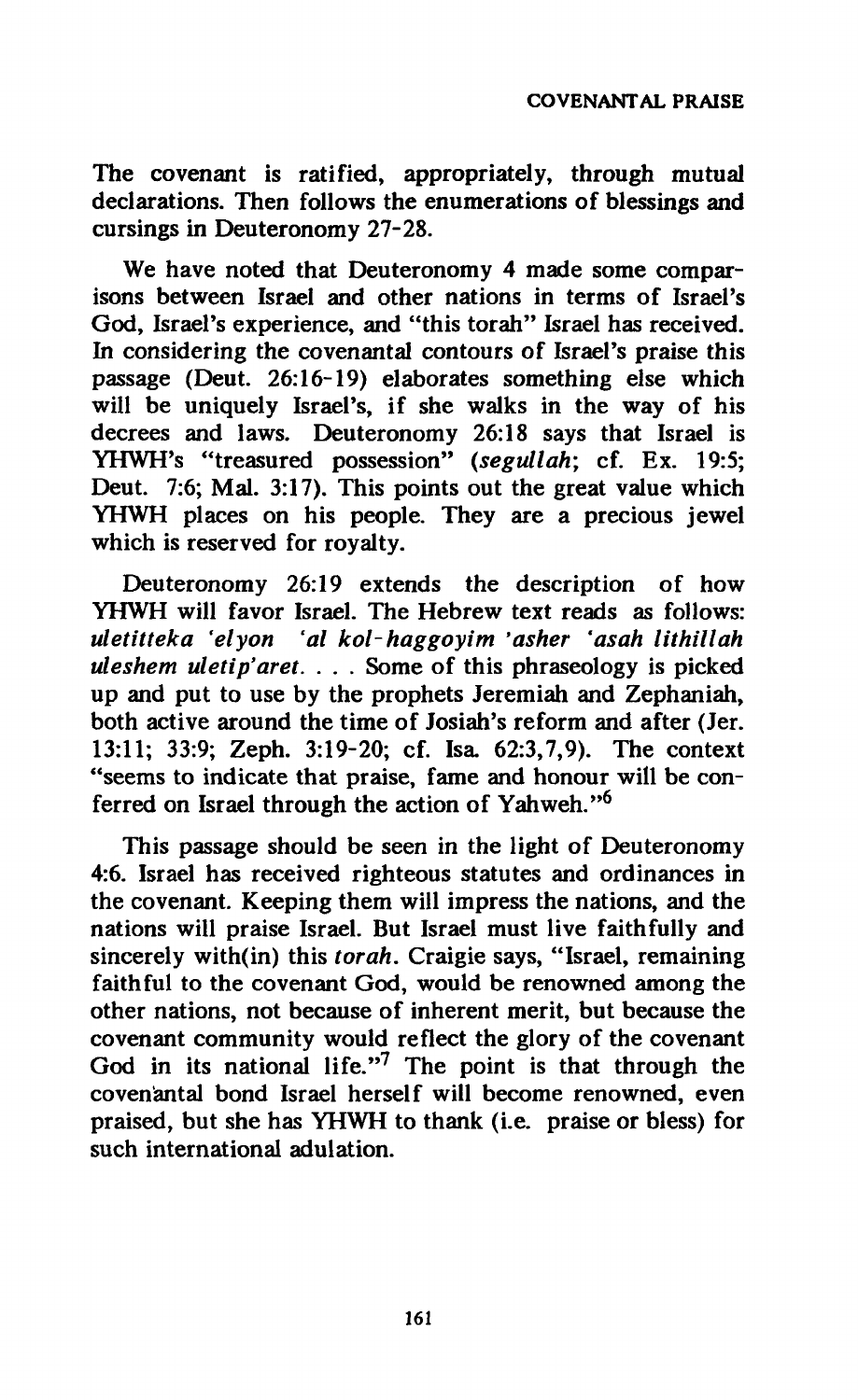# *Deuteronomy 32*

**This chapter records the covenant witness song which Moses taught Israel to sing as a perpetual reminder of the covenant which YHWH has made within sinful Israel. Many**  commentators have noted the rib-pattern (pronounced **"reeve," meaning "lawsuit") within the song.<sup>8</sup> Thompson, however, observes that words of hope are added to the secular nò-pattern so that Israel may remind herself that "this torah" from YHWH is a covenant of grace.<sup>9</sup> Indeed the song begins with a doxological note (Deut. 32:3-4), which extols YHWH's name, greatness, justice, and faithfulness.** 

**Israel must remind herself in this song of witness that YHWH is great and good, and he is worthy to be praised. He is truly Israel's praise and God (cf. Deut. 10:21). Just as "this torah" must be read before all Israel every seven years (Deut. 31:10-13), so this song of covenant witness will put praise into Israel's mouth and give reasons for heartfelt praise.** In a *rib*-like song in Deuteronomy 32 there is praise **within the covenant framework. History gives the ground for existence, but it is a grand history. To recite it is to cause praise. A unique God has done unique things.** *This* **and only this makes Israel unique. In YHWH's covenant is then the source for doxology and praise.<sup>10</sup>**

**In Deuteronomy 32:43, the witness-song's last verse, there is some textual question. Does it read, "Rejoice, O nations,**  with his people ['im 'ammo]"? Can it be read, "Praise His **people, O you nations"? The textual question will not be addressed here, but both translations do resonate with other biblical revelation. The Psalms call the nations to join in Israel's praise of YHWH (e.g., Ps. 117). Israel's deliverance has been great, has led to outbursts of joyful worship, and the nations are addressed with a call to join such worship.<sup>11</sup>**

**If the second translation is followed (as in the RSV), it follows that when YHWH sets Israel on high and when Israel returns to faithfulness, then God's people can be the object of praise and admiration from the nations again. The last words of the witness-song recall YHWH's work for his people in removing Israel's enemies and her sin.**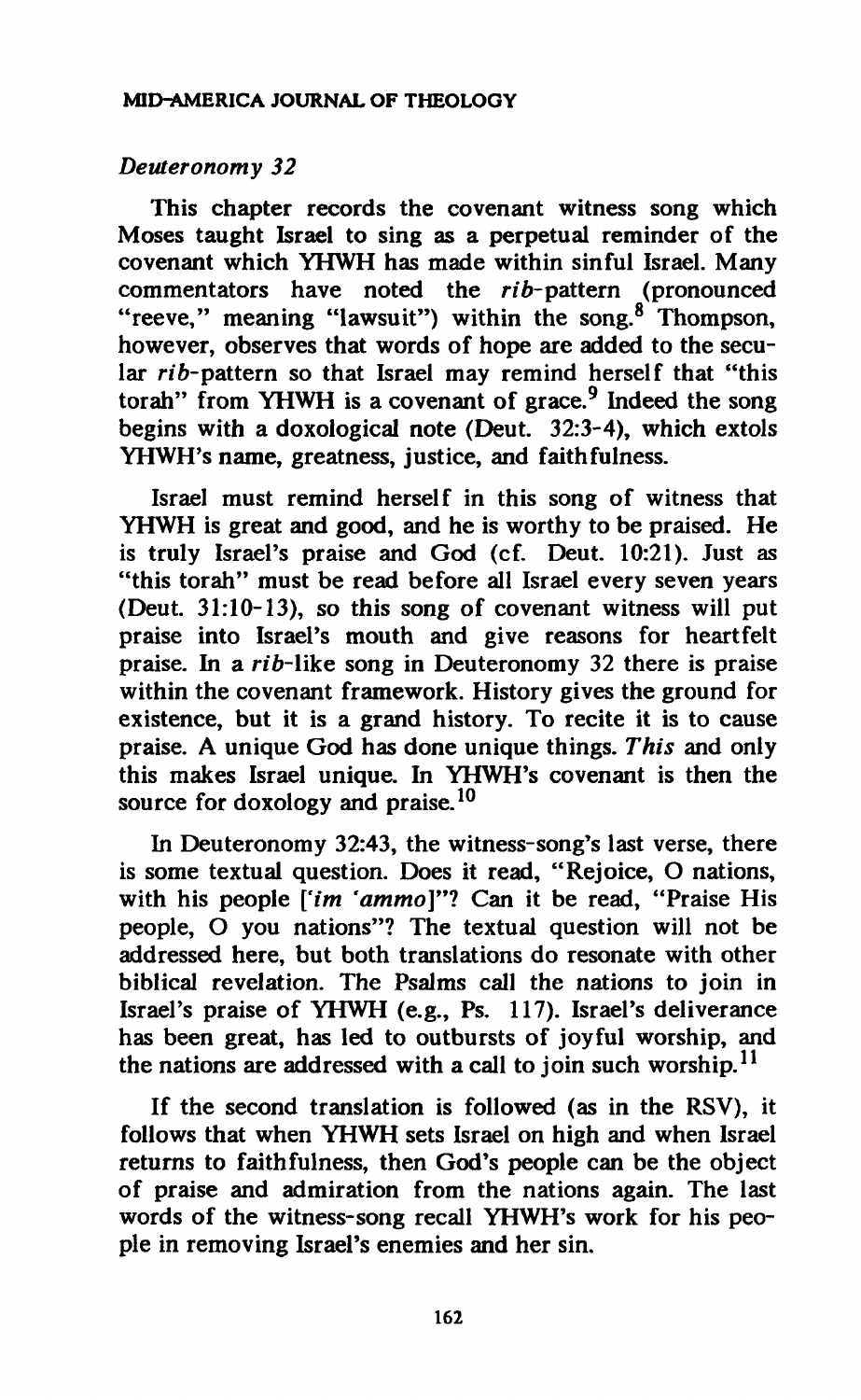# *Deuteronomy 33:26-29*

**The blessing on the tribes recorded in this chapter begins with a description of YHWH's military-like advance from Sinai as the king of these tribes. After the blessings are pronounced, there comes a passage extolling two incomparable entities: YHWH and Israel, with the emphasis on YHWH. He is the incomparable God of Jeshurun** *('eyn ka'el yesurun)}<sup>1</sup>* **This God rides the clouds to bring** *heil* **(redemption) to his people in his land (Deut. 33:26-28). This puts Israel in an incomparable position before the nations. Being blessed and secure in her land, Israel will overpower the (gods of the) other nations (Deut. 33:28-29).<sup>13</sup>**

**Thus we see that through the covenant with its history of divine faithfulness and its righteous statutes and ordinances Israel is a unique nation since her nearby God is unique, her wonderous experiences are unique, and her torah (i.e., covenant) is unique. Israel has become an outpost of God's kingdom on earth. There can arise within Deuteronomy itself ascriptions of praise to God. Even the statements of incomparability anticipate the response which is expressed in worship and praise. In the covenant Israel worships in a unique way.** 

# *The Torah and the Psalms*

**A theological connection between the covenant and the literature of the Psalms can now be made. We have already mentioned that much liturgical literature from non-Israelite sources exists. We will not enter into a discussion on whether Israel borrowed and adopted from other nations, and if so, to what extent.** 

**But the question of Psalm sources, interesting in itself, often ends with itself. Often such discussions fail to recognize adequately the fact that in the Exodus-redemption and the subsequent covenant-making at Horeb, all of which is rooted in the covenant with Abraham and ultimately in God's electing choice, Israel's life and worship are fundamentally unique, and the canon reflects this uniqueness. Weiser admits that it is "not the borrowed forms which are**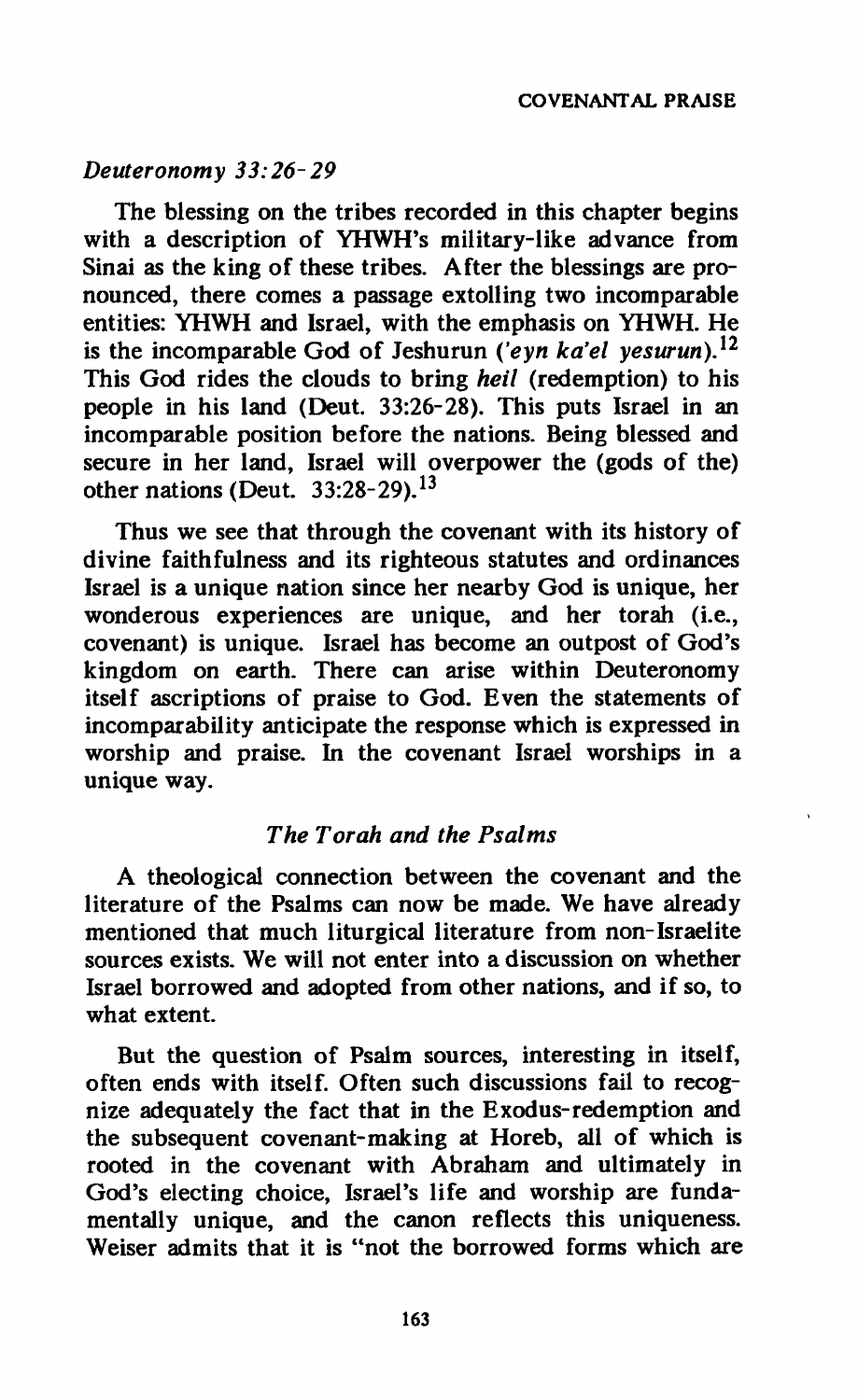#### **MID-AMERICA JOURNAL OF THEOLOGY**

**the primary and determining factor of the Old Testament psalms, but the contents, rooted as they are in genuinely Israelite tradition, though foreign forms were also used as their vehicles." 14** 

**When the Psalter is viewed as a whole, its name** *tehillim*  **suggests what it is about: praise. Within the Psalter collection there are hymns, songs of thanks, communal/individual laments, royal psalms, wisdom psalms, torah psalms, etc. But they correctly are named** *tehillim,* **"praises." Canonically the covenantal relationship undergirds them, and the covenant is "the Psalms' sphere of existence."<sup>15</sup>**

**Each of the five Psalter books ends with doxology, and the entire collection is concluded with a number of "Hallelujah" psalms. Even the lament form (which is not rare in the**  Psalms) fits the overall context of covenantal undergirding in **that the lament addresses the God who is near, though he may be momentarily silent and thus seem far away. When he responds to the distressed speaker, it is because he is faithful to his promises in the covenant to hear and answer whenever Israel calls upon him (cf. Deut. 4:7). Hence the lament can end in doxology and praise (e.g., Psalm 22).** 

**In the Psalter one detects that the canonical shape of the Psalter, which has spoken and continues to speak to the covenant community of faith, shows an overall movement towards praise as the last word. Psalms of praise are characteristically, though not exclusively, within the second half of the Psalter. One is always "moving** *toward praise.* **. . . Praise and thanks are in a sense the** *final* **word, the direction one is headed in the relationship with God."<sup>16</sup>**

**What is striking is how the Psalter begins. If it ends in praise, it is begun by blessing that person who ponders and practices** *torah.* **Psalm 1 introduces the whole Psalter by directing one's attention to two ways of life.<sup>17</sup> The life under**  *torah* **is held up as happy because YHWH watches one whose way follows** *torah.* **Psalm 1 does not appear to point to a legal code exclusively, but to all which "this torah" (Deut. 1:5) of Moses includes: its history, exhortations, ordinances, and sanctions.**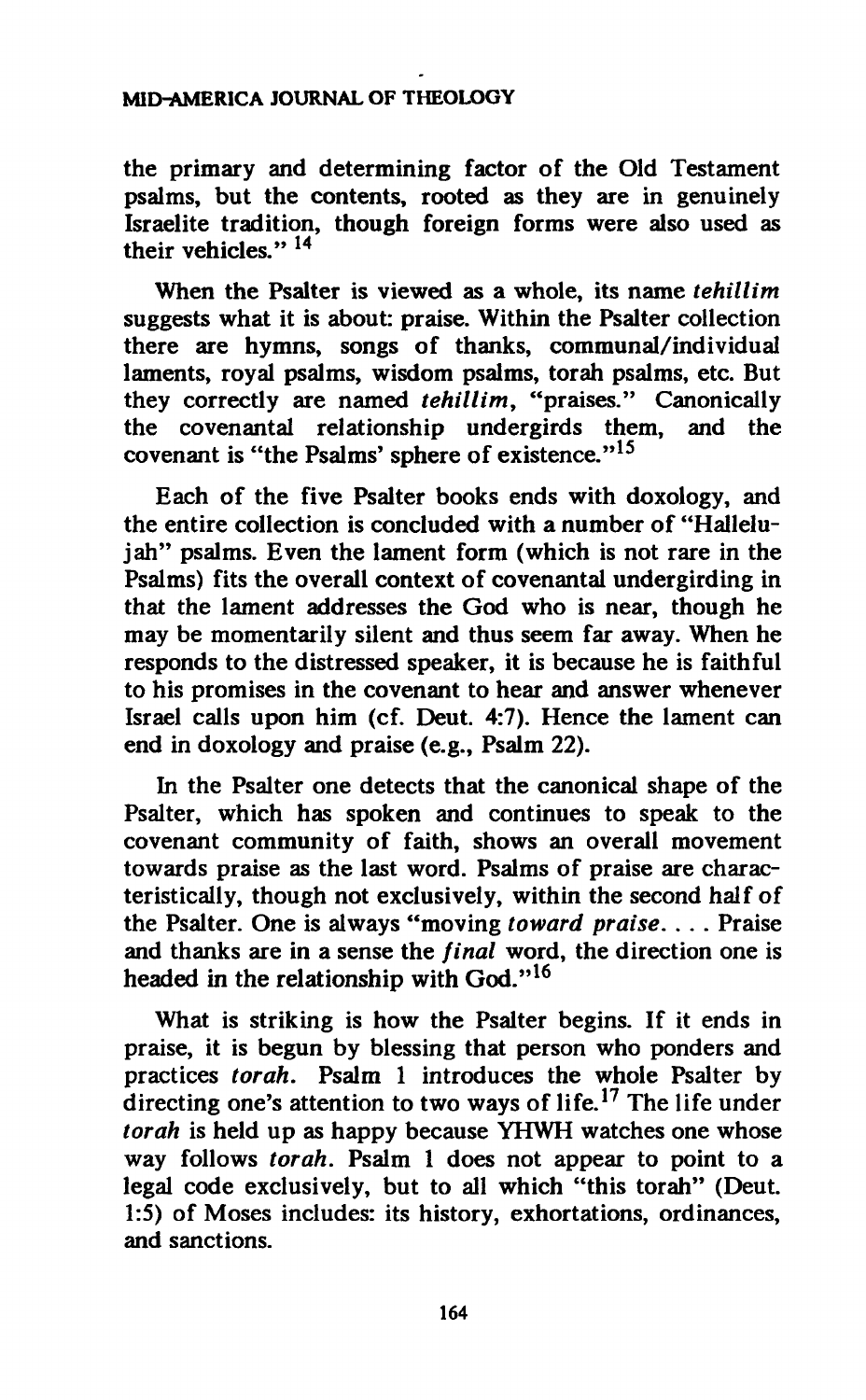**All the elements that comprise the covenant find their way into the various Psalms. Obviously, YHWH is praised and lauded for who he is and for what he had done (e.g., Psalms 8, 81, etc.). The covenantal history, including the murmurings and rebellions, is remembered in the context of praise (e.g., Ps. 105-106, 135-136, etc.). The deuteronomic injunction to instruct the children is recalled in Psalm 78. The righteous statutes and ordinances are praised in Psalm 119 (cf. Ps. 19, etc.). Even Israel "pats itself on the back" when it recalls that no other nation has received "this torah" except Israel (Ps. 147:19-20; N.B. the final "praise the LORD!"). In the Psalms the elements of the covenant are adumbrated within the framework of worship and doxological response. At the same time, praise and joy are expressed within the contours of God's covenant.** 

**The most exuberant, extensive, and expansive indicators of who and what God is and is about are found and elab**orated in the hymns and songs of thanksgiving which the **people of Israel and individuals in that community uttered again and again in the course of Israel's history. There the sovereignty of God is given language and structure. There the power and majesty of the Lord are uncovered and made visible. In the hymns of Israel the most elemental structure of Old Testament faith is set forth.<sup>18</sup>**

**The picture which emerges shows clearly that the biblical Psalms grew organically out of the rich covenantal relationship expressed in Deuteronomy. Furthermore, the canonical relationship between Deuteronomy and the Psalter is not arbitrary or artificial at all. The two books speak today to the believing community and reinforce the message of each book. One may begin with the** *torah* **(cf. Ps. 1) and end with praise (cf. Ps. 150). At the same time biblical worship maintains that rich relationship of covenantal life and communion with YHWH.<sup>19</sup>**

**Childs is correct when he states the following:** 

**It is highly significant that the psalmist understands Israel's prayer [i.e., the Psalms together, MVH] as a**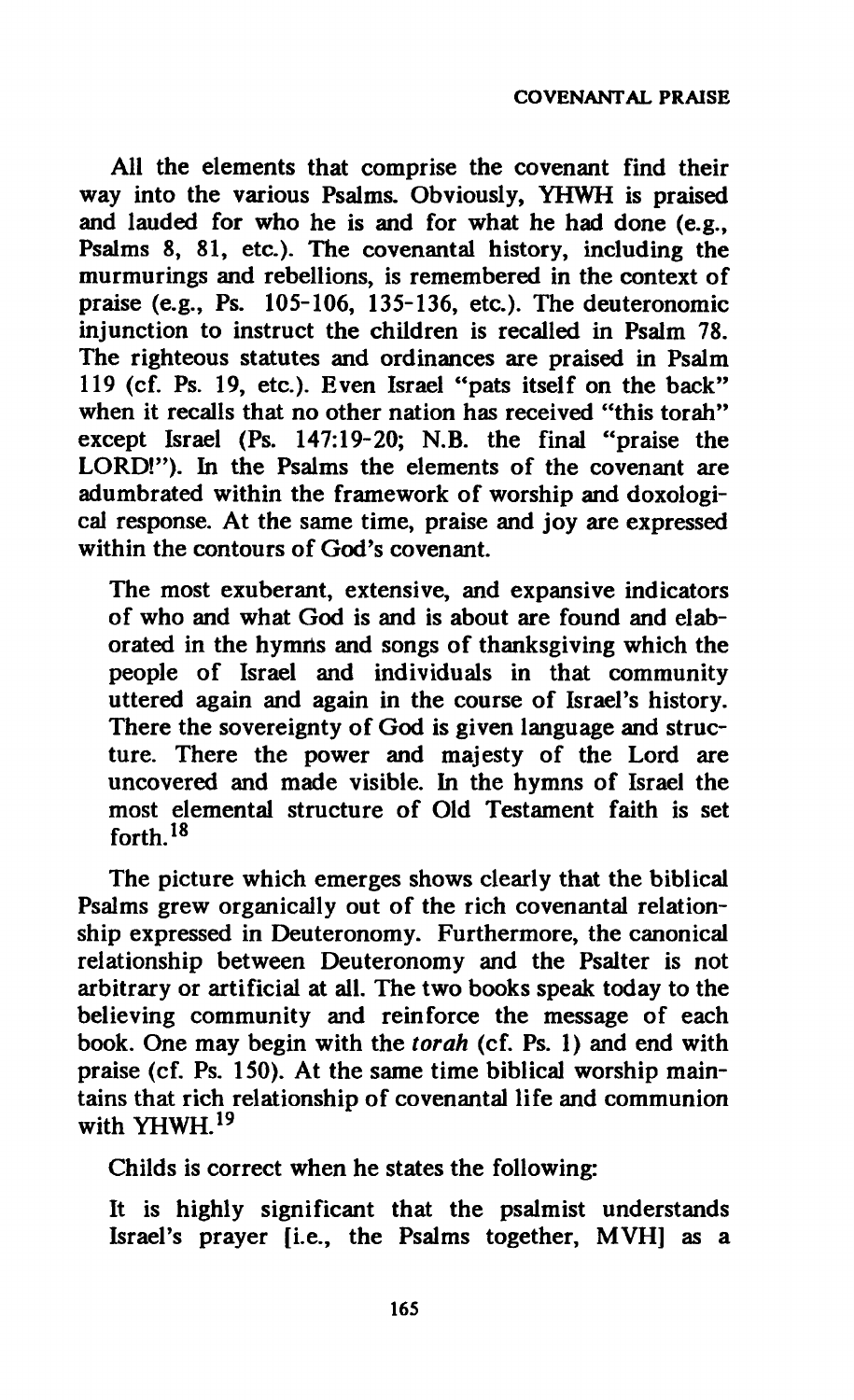**response to God's prior speaking. Israel's prayers are not simply spontaneous musings or uncontrolled aspirations, but rather an answer to God's word which continues to address Israel in his Torah.<sup>20</sup>**

**Thus, if our considerations be correct, then the biblical life in covenant and biblical praise are unique, and they are part of the same redemptive-historical fabric. The covenant, initiated unilaterally by a just and merciful YHWH, is maintained in a community which, having come to know YHWH and "this torah" (Deut. 1:5) he gave, responds with** *faith* **and**  *obediencey* **but also** *praise.* 

# **NOTES**

- **1. It is beyond the scope of this article to enter into the discussion regarding exact differences between the "hymn" and the "song of thanksgiving" (Gunkel) or "descriptive" and "declarative praise" (Westermann). Cf. C. Westermann,** *The Praise of God in the Psalms,*  **trans, by Keith R. Crim (Richmond: John Knox Press, 1965) 15-35.**
- **2. J. Ridderbos,** *Deuteronomy* **(Grand Rapids: Zondervan, 1984) 83.**
- **3. Brevard S. Childs,** *Introduction to the Old Testament as Scripture* **(Philadelphia: Fortress Press, 1979) 214.**
- **4. P.C. Craigie says, "The covenant would establish a relationship with the Lord which would distinguish Israel from her neighbors"** *(The Book of Deuteronomy* **[Grand Rapids: Eerdmans, 1976] 131). Cf. J. A. Thompson,**  *Deuteronomy: An Introduction & Commentary* **(Downers Grove, IL: Inter-Varsity Press, 1974): "Moses made two deductions: first, the fact that God had given his law to Israel pointed to an intimacy of relationship between him and Israel that existed in no other religion; secondly, the law of Yahweh, which surpassed all other laws in righteousness, should be the pride of Israel (cf. Pss. 119; 147:19; etc.)" 103.**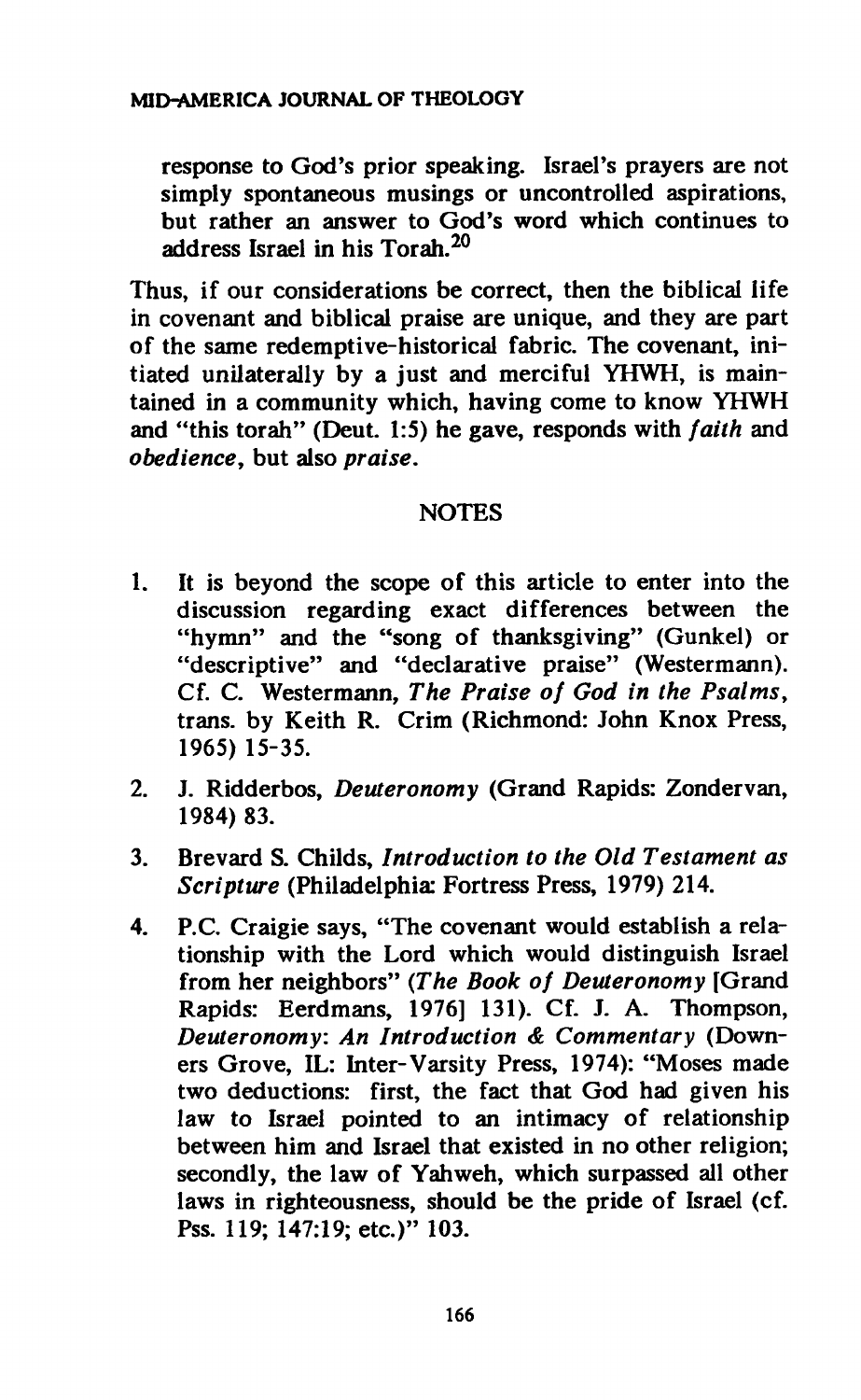- **5. Craigie,** *Deuteronomy,* **142-44; Ridderbos,** *Deuteronomy,* **90-91; Thompson,** *Deuteronomy,* **108.**
- **6. A. D. H. Mayes,** *Deuteronomy* **(Grand Rapids: Eerdmans, 1981) 339.**
- **7. Craigie,** *Deuteronomy,* **325.**
- **8. E.g., Mayes,** *Deuteronomy,* **381; Thompson,** *Deuteronomy,* **296.**
- **9. Thompson** *(Deuteronomy,* **297) notes the following**  *non-rib* **elements: an assurance of deliverance (32:26- 38); YHWH's own word promising deliverance (32:39- 42); and a call for Israel to worship God (32:43).**
- **10. Cf. Ridderbos,** *Deuteronomy,* **282.**
- **11. Ridderbos says, "The nations are exhorted to rejoice with Israel over the impending deliverance. . . . This appeal to the nations is in the first instance a rhetorical device to express the greatness of Israel's salvation**  *(heil).* **But in the light of the revelation as a whole, statements such as this acquire a deeper meaning and significance, namely, that in the** *heil* **that befalls Israel the entire world is involved"** *(Deuteronomy,* **296).**
- **12. Cf. Exodus 15:11.**
- **13. In conquest and through "this torah" YHWH is exalted over Israel who submits. In giving the law at Horeb YHWH has made himself King (33:4-5). Through torah (i.e., covenant) he rules. This suggests a remarkable connection to the dominion mandate (the so-called "great commission") given by Jesus Christ to his church as recorded in Matthew 28:18-20. Christ possesses all authority everywhere. Therefore, the church must disciple all around her ("all nations") through baptism into the name of the Triune God and through teaching them**  *to obey* **all that he commanded. The kingdom is made manifest among those peoples who submit to the sacrament and who obey the Christian torah (understood in its broad sense of gospel believed and worked out in love). Via "this torah" the blessing promised through**